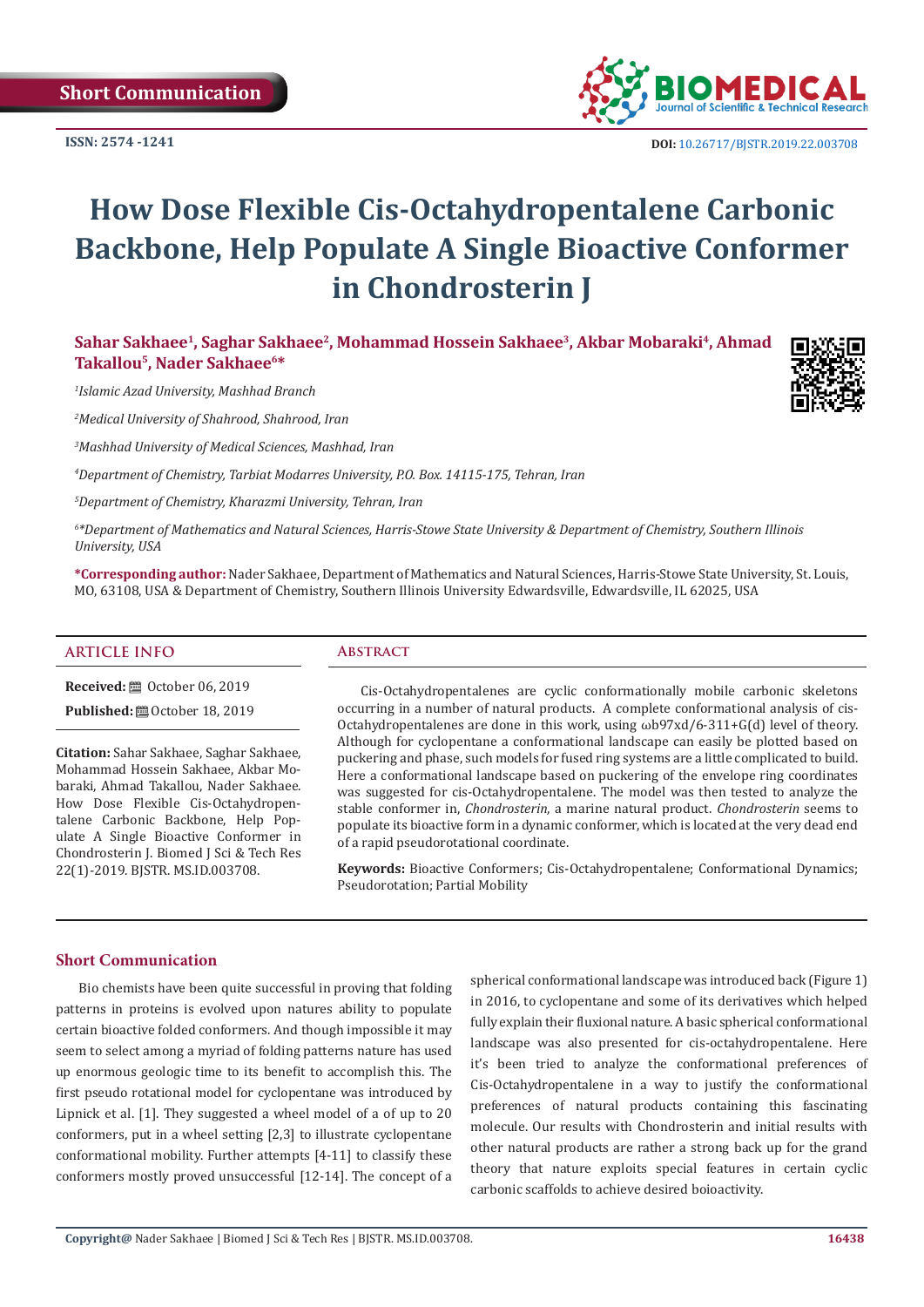

**Figure 1:** The conformational landscape model for cyclopentane emphasizing the role of ring coordinates to separate Bent and twist conformers.

#### **Methods**

To study conformational forms in parent Cis-Octahydropentalenes as well as Chondrosterin, most local density functional methods, slightly overestimate barriers due to their inability to account for van der Waals attractions in twist conformations [15,16]. However, density functional methods like xb97xd, in particular yield results similar if not close to those obtained via correlational methods like MP2. The ωb97xd (used here) can reliably result in accurate van der Waals modifications. The geometries computations were done at ωb97xd/6-311+G(d) level [17-19], using Gaussian g09 package [20]. Larger basis sets like 6-311+G(d,p) proved small to no better accuracy.

### **Results and Discussion**

In fused five membered rings like octahydropentalenes, cisoctahydropentalene is not only the most stable form but is also a

partially flexible molecule. There are 13 double bent forms (cEE), 8 bent twist forms(cHCE) and 2 double twist forms (cHCCH) as well. In order to categorize and recognize better we'll look all the cis conformers in a direction that hydrogens are in the back of the plane shown. Out of plane atom in the envelope forms are shown with a dot sign if coming toward us and with cross sign if pointing away. To suggest a patterned conformational landscape the main focus was on the puckering and ring coordinate for double envelope forms (Figure 2). Energies for all of these conformers are given in (Table 1). These double bent forms not only are the most stable have the most symmetric conformer class with C2 symmetric forms. Twist conformers lie between 4.5 and 6kcal/mol higher than the double bent while cHCHC1 is 2.5kcal/mol higher, and the other double half-chair is about 6.8kcal/mol higher than the reference cEE3 conformer.



**Figure 2:** Conformational landscape for cis-Octaheydropentalene based of the 13 double bent conformers building parts of a pseudorotational ring coordinate.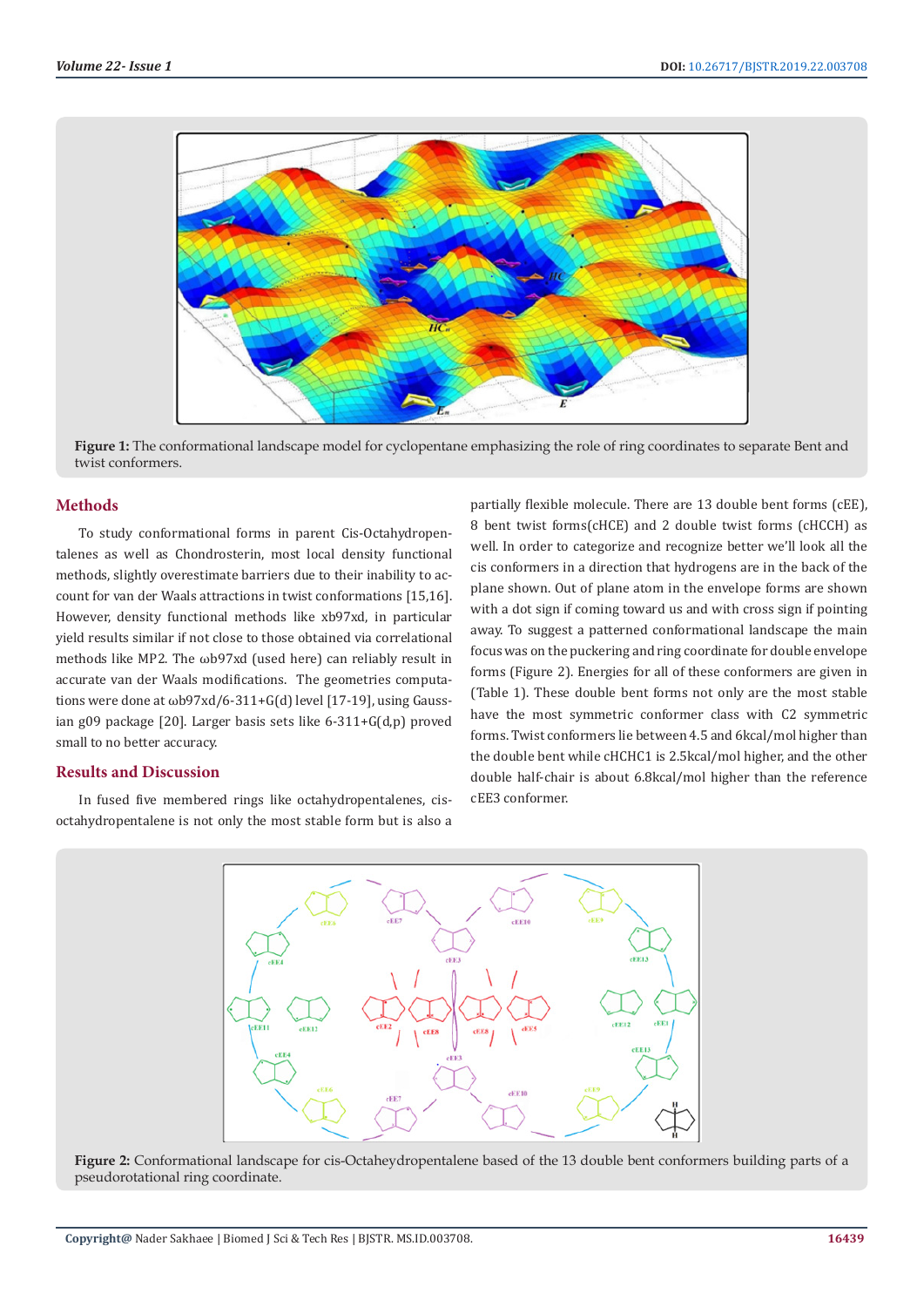**Table 1:** Energies and symmetry point groups for Double bent Conformers of Cis-Octahydropentalene.

| cis-Octahydropentalene    |                            | DFTωb97xd/6-311+G*      |                      |
|---------------------------|----------------------------|-------------------------|----------------------|
| <b>Conformer type</b>     | <b>Conformer</b><br>number | Symmetry                | $E_{rel}$ (KCal/mol) |
| Double Bent<br>Conformers | cEE1                       | $C_{2v}$                | 1.2                  |
|                           | cEE2                       | $C_{2}$                 | 3.9                  |
|                           | cEE3                       | $\text{C}_{\text{2h}}$  | $\theta$             |
|                           | cEE4                       | $C_{2}$                 | 2.1                  |
|                           | cEE5                       | $C_{2}$                 | 3.7                  |
|                           | cEE6                       | $C_{1}$                 | 4.2                  |
|                           | cEE7                       | $C_{1}$                 | 3.8                  |
|                           | cEE8                       | $C_{1}$                 | 3.9                  |
|                           | cEE9                       | $C_{1}$                 | 4.3                  |
|                           | cEE10                      | $C_{1}$                 | 4.2                  |
|                           | cEE11                      | $C_{2v}$                | 1.7                  |
|                           | cEE12                      | $\mathsf{C}_\mathsf{1}$ | 2.4                  |
|                           | cEE13                      | $C_{2}$                 | 2.0                  |

The main role is played by conformer cEE9/cEE6 and cEE3, with the formers acting as a dynamic rapped bioactive part. This shows that most mobile atoms are the ones farthest from the junction carbons. The cEE2 and cEE5 are the only isolated double envelopes, which are only accessible via cEE6 and EE9 respectively. Both of which have been identified here in Chondrosterin to act as conformational trap sites. They both have their out of plane carbons as the junction carbons, which serve as a lock to any plausible ring flipping. Chondrosterin have also been reported to have major conformer cEE9 and cEE3. Populated the same major conformer a dime has also been identified via crystallographic studies (Figure 3). Cis-octahydropentalenes are both more stable and of more frequent occurrences in nature compared to their trans isomers. Cedrol, Meldrum's acid [21], Aburatsubo lactam, (-)-a-Cederene and (+)-b-Cedrene, all a cis-octahydropentalene skeletal substructure. Natural cedrol and Cederenes are the essential components in cedar oils of most coniferous trees [22]. Aburatsubo lactam is a novel inhibitor of superoxide anions isolated from a marine organism [11].



**Figure 3:** Conformational Preferences in marine natural product, Chondrosterin J, in the family of triquinane sesquiterpenes.

# **Conclusion**

In conclusion, we have suggested a reasonable Conformational landscape for cis- Octaheydropentalene. The pattern successfully explains the bioactive conformation in Chondrosterin, a marine natural product with potent bioactivity. Seemingly contradictory properties of Chondrosterin's major conformer cEE9, as both a flexible and yet highly populated conformer, strongly suggests, natures choice to select cis-Octaheydropentalene frameworks in many natural products. Analysis like these are not only illustrative on how nature can use certain scaffolds to achieve bioactivity at its highest potency but would fuel biomedical research in the drug design area.

#### **References**

1. [Ashwell G, Morell AG \(1974\) The role of surface carbohydrates in the](https://www.ncbi.nlm.nih.gov/pubmed/4609051)  [hepatic recognition and transport of circulating glycoproteins. Advances](https://www.ncbi.nlm.nih.gov/pubmed/4609051)  [in enzymology and related areas of molecular biology 41\(0\): 99-128.](https://www.ncbi.nlm.nih.gov/pubmed/4609051)

- 2. [Hoffmann RW \(2000\) Conformation design of open-chain compounds.](https://www.ncbi.nlm.nih.gov/pubmed/10941017) [Angewandte Chemie International Edition 39\(12\): 2054-2070.](https://www.ncbi.nlm.nih.gov/pubmed/10941017)
- 3. [Saran A, Perahia D, Pullman B \(1973\) Molecular orbital calculations on](https://link.springer.com/article/10.1007/BF00527633) [the conformation of nucleic acids and their constituents. Theoretica](https://link.springer.com/article/10.1007/BF00527633) [chimica acta 30: 31-44.](https://link.springer.com/article/10.1007/BF00527633)
- 4. [Kilpatrick JE, Pitzer KS, Spitzer R \(1947\) The thermodynamics and](https://pubs.acs.org/doi/abs/10.1021/ja01202a069) [molecular structure of cyclopentane1. Journal of the American Chemical](https://pubs.acs.org/doi/abs/10.1021/ja01202a069) [Society 69\(10\): 2483-2488.](https://pubs.acs.org/doi/abs/10.1021/ja01202a069)
- 5. [Pitzer KS, Donath WE \(1993\) Conformations and strain energy of](https://www.worldscientific.com/doi/abs/10.1142/9789812795960_0018) [cyclopentane and its derivatives, Molecular Structure and Statistical](https://www.worldscientific.com/doi/abs/10.1142/9789812795960_0018) [Thermodynamics: Selected Papers of Kenneth S Pitzer. World Scientific](https://www.worldscientific.com/doi/abs/10.1142/9789812795960_0018) [pp. 98-103.](https://www.worldscientific.com/doi/abs/10.1142/9789812795960_0018)
- 6. [Wertz D \(1969\) Far-Infrared Absorption Spectrum and Pseudorotation](http://adsabs.harvard.edu/abs/1969JChPh..51.2133W) [of the Thiacyclopentane Molecule. The Journal of Chemical Physics 51:](http://adsabs.harvard.edu/abs/1969JChPh..51.2133W) [2133-2136.](http://adsabs.harvard.edu/abs/1969JChPh..51.2133W)
- 7. [Allinger NL, Hirsch JA, Miller MA, Tyminski IJ, Van Catledge FA \(1968\)](https://pubs.acs.org/doi/10.1021/ja01007a017) [Conformational analysis. LX. Improved calculations of the structures](https://pubs.acs.org/doi/10.1021/ja01007a017) [and energies of hydrocarbons by the Westheimer method. Journal of the](https://pubs.acs.org/doi/10.1021/ja01007a017) [American Chemical Society 90\(5\): 1199-1210.](https://pubs.acs.org/doi/10.1021/ja01007a017)